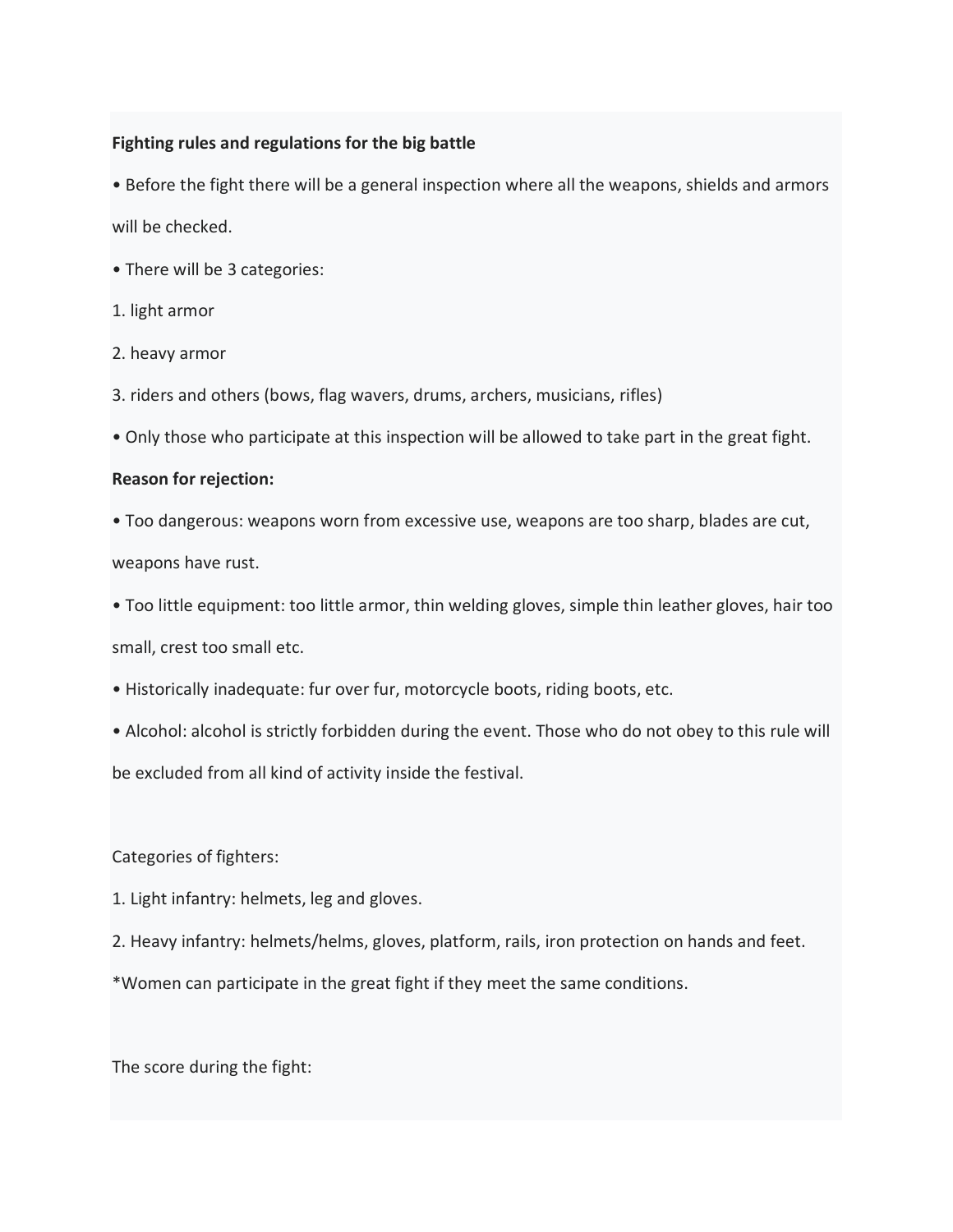$\rightarrow$  The light blows and the touch from a curled shot does NOT score.

 $\rightarrow$  The direct hits in the area are scored: shirt form + head.

#### **The following areas: tibia, leg, forearm, elbow, wrist, knee, ankle, neck, spine, groin area,**

#### **WILL NOT BE INTENTIONALLY ATTACKED!**

 $\neg$  The big fight is made up of several clashes (inclusions). The number of these clashes (inclusions) will be determined by the organizers.

 $\neg$  The fight will be over if all the fighters fall or run away from a team or the leader will surrender.

 $\neg$  In the big fight, in one deployment, the light infantry falls at the second blow, and the heavy infantry falls at the third blow.

 $\neg$  The "resurrection" takes place only at the end of the clash (inclusion) and only if someone comes and lifts you from the ground.

 $\neg$ This Regulations are of common sense and everyone should know when they received those hits, respectively 2 and 3, and fall down. If this rule is not obeyed, the participants can denounce those "Immortals".

 $\neg$  The organizers will be able to exclude the "Immortals" from the big fight, the tap fight competition and also from the Buhurt competition. For a denouncement to be considered, there must be at least one witness, other than the denouncer.

 $\neg$  In the big fight, if someone receives 2, 3 or even 4 hits within 2 seconds, they will score only once. This decision was made so that the fighters to "survive" as much as possible during the fight.

 $\neg$  A point is considered lost when the fighters get stuck, are pushed and fall down. They can get up immediately after falling, but if they get hit again, they have to fall down.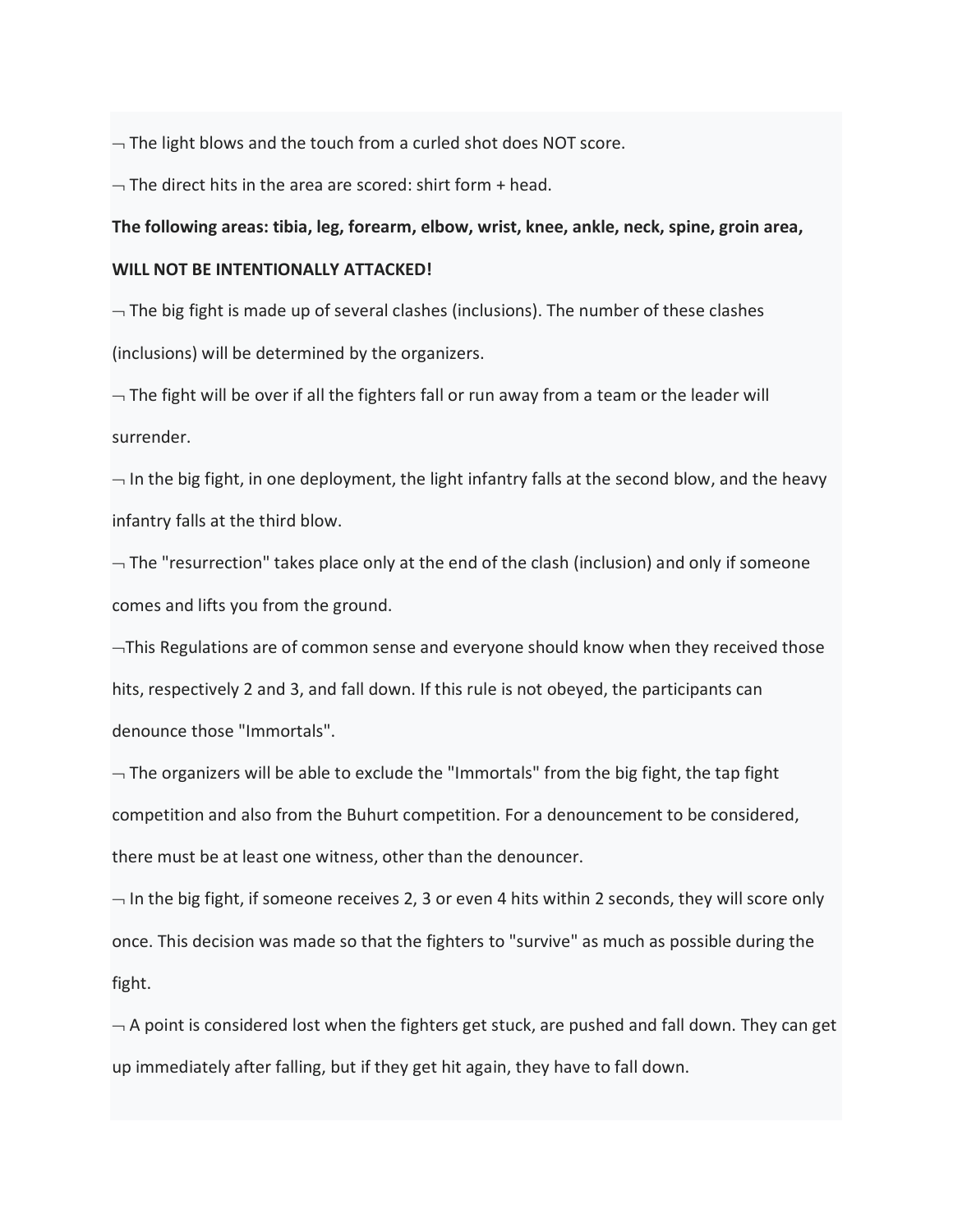#### NEVER!

 $\rightarrow$  Attack on the spine, neck, face, pelvic area or cause hand injury.

 $\neg$  Fight with unverified weapons by the organizers.

- $\neg$  Do a bottom-up shot with the throwing weapons (spears, halberds).
- $-$  "Billiard" with the throwing weapons (spears, halberds).
- $\neg$  Blow with the edge of the shield.

 $\neg$  Fists fight.

- $\neg$  Blow with the sword or sword guard.
- $\neg$  Pommel blow/counterweight of sword or spade.
- $\lnot$  Stab with the sword/spade.
- $\neg$  Free fight/Do wrestling.

#### Exceptions:

 $\neg$  The following categories of participants from the big fight will not be hit: flag wavers, archers, drummers, riflemen, those who handle catapults or cannons. They will surrender when they are alone with the enemy.

 $\neg$  Participants in these categories who have fighting equipment and want to fight, will have applied the one-shot only rule.

### Archers:

 $\overline{\omega}$  In the big fight only traditional bows with a maximum force of 45 pounds/25" will be used.  $\overline{\omega}$ Each bow will be checked before the fight by the Organizers.

 $\varpi$  If a participant does not have the ribbon put on the bow by the organizers, he will not be able to participate in the fight.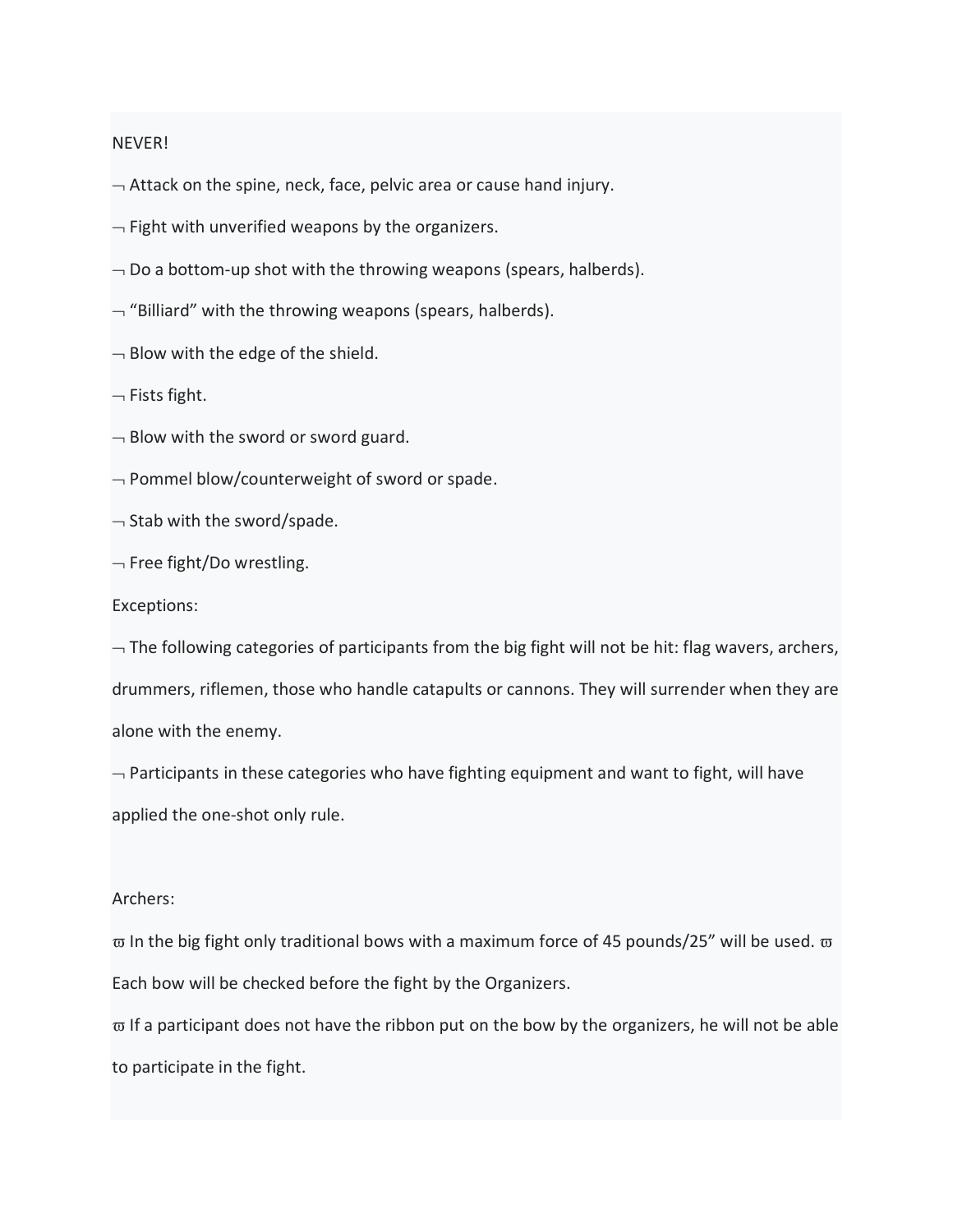$\overline{\omega}$  The crossbows can have a maximum of 60 pounds and the arrowheads will be made similar to those from the bows.

Arrows:

ϖ The arrows will have a fluffy tip. See the image below.

 $\overline{\omega}$  Take the arrow with the sharp tip down and put the plastic plug as in the picture below.



THE FOLLOWING 2 IMAGES REPRESENT FORBIDDEN ARROW TIPS FOR BATTLE USAGE.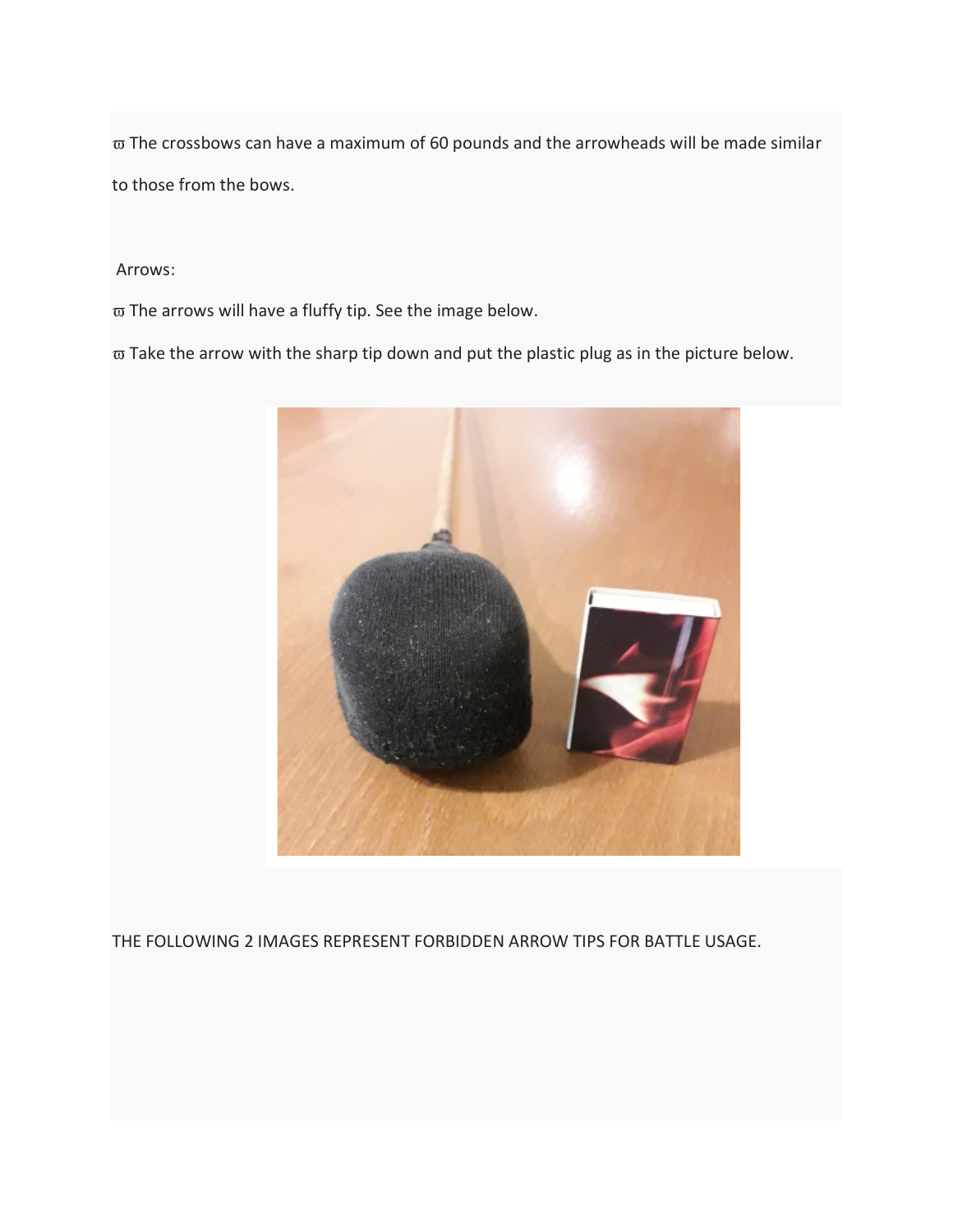

 $\overline{\omega}$  The organizers have the right to randomly check an arrow and the bow of the archer.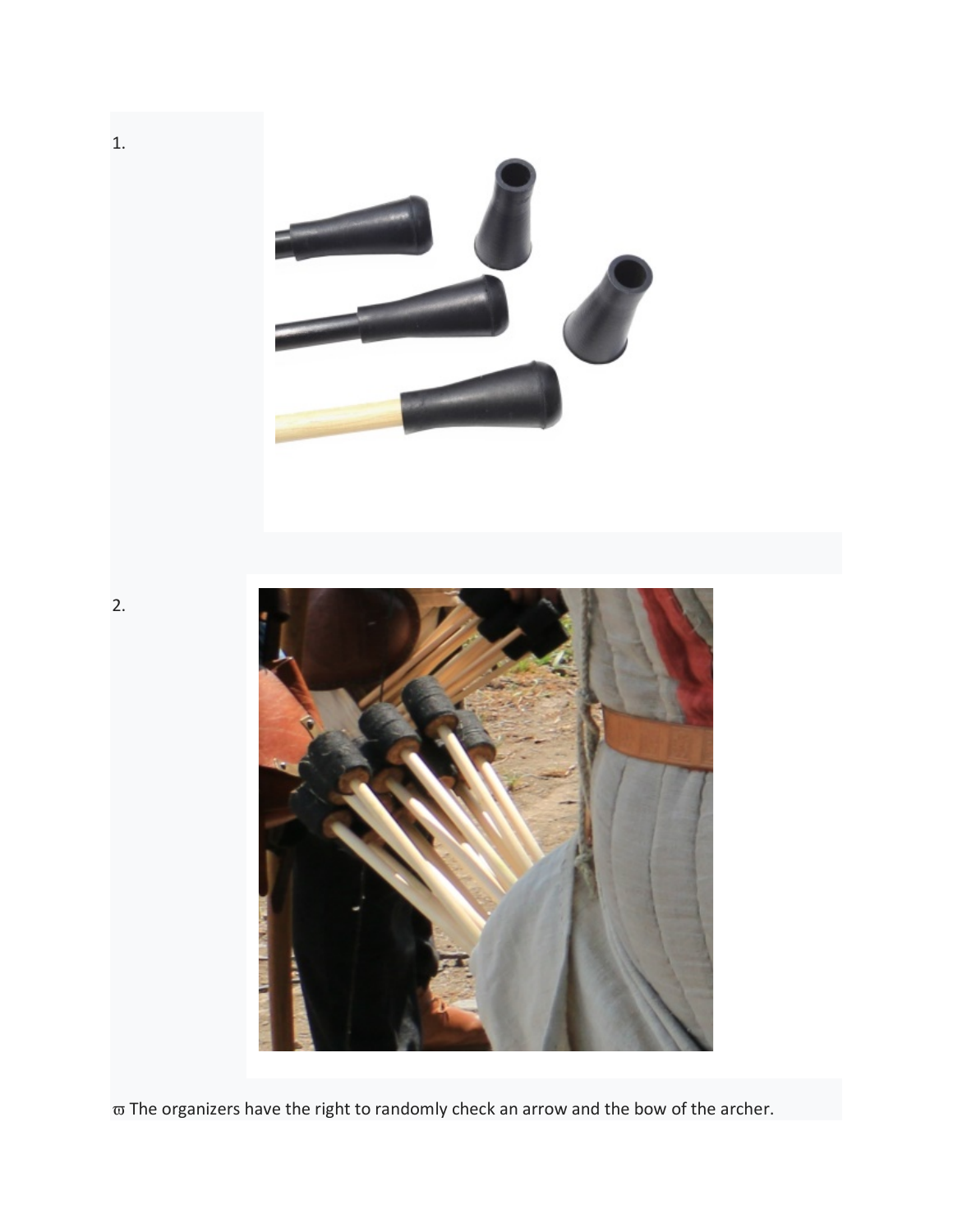$\varpi$  Organizers have the right to take off the fluffy tip of the arrow in order to see if the rules have been respected.

 $\varpi$  During the fight, the archer is allowed to shoot only with his own arrows or the ones belonging to the people in the team.

 $\varpi$  It is forbidden to take the opponent's arrow from the ground and to shoot back with it.

 $\varpi$  If a teammate is on the ground, his arrows can be used only with his approval.

 $\varpi$  The archers are not allowed to cross the defensive line.

 $\varpi$  Once the fight is over, they are allowed to pick up their arrows.

 $\varpi$  During the battle, the archers are not allowed to collect their arrows from the battlefield.

 $\varpi$  The archer can be attacked by anyone, considering that the archer's equipment is not prone to melee combat.

 $\varpi$  The archer can shoot infantrymen anywhere, except for the face area and the groin area.

 $\varpi$  The infantrymen are not allowed to hit the flying arrows because they could so hurt another participant.

 $\varpi$  The archer is allowed to flee infantry or surrender. If he surrenders, he will no longer have the right to participate in the great fight.

 $\varpi$  Each archer must wear a steel helmet.

Siege weapons:

 $\varpi$  Whoever is hit by the onagher, catapult or trebuchet, whether he has a shield or not, must be grounded during that clash.

 $\varpi$  If the projectile is intentionally hit during the flight by any participant, the participant will automatically lose points and must fall down to the ground during the clash.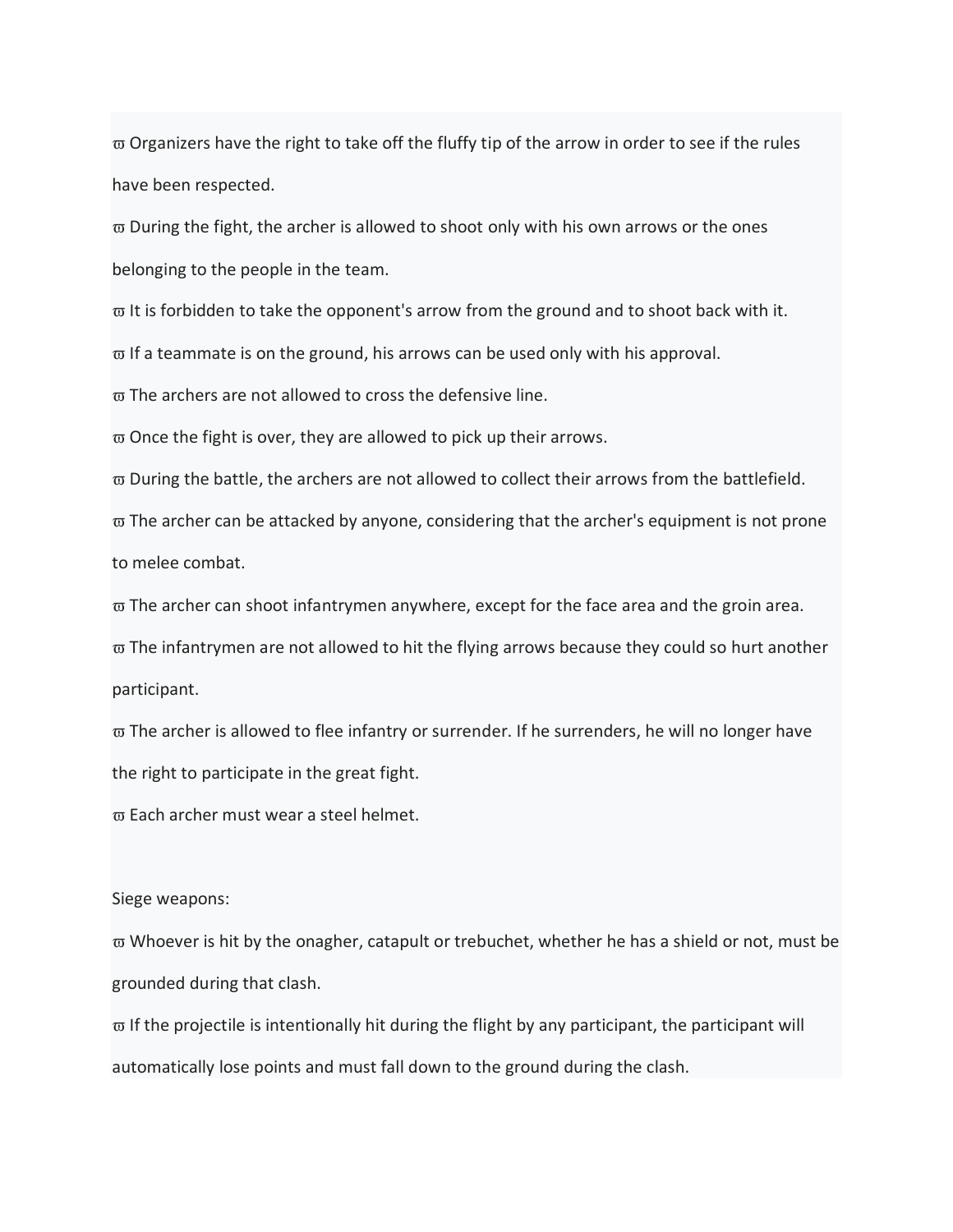$\varpi$  The mechanics dealing with the siege weapons can be attacked in the same way as the archers.

 $\varpi$  If the mechanics flee, they are automatically removed from the entire fight that day.  $\varpi$  If the mechanics are surrounded by the enemies, they will be captured and will join the enemies without resisting.

# Halberds:

- Without sharp edges by any means.
- Without sharp tips.
- It is forbidden to lift the halberd over the head to hit the opponent. (the purpose is not to kill the opponent).

• If the halberd is used as a spear, it can only be held as in the image below.

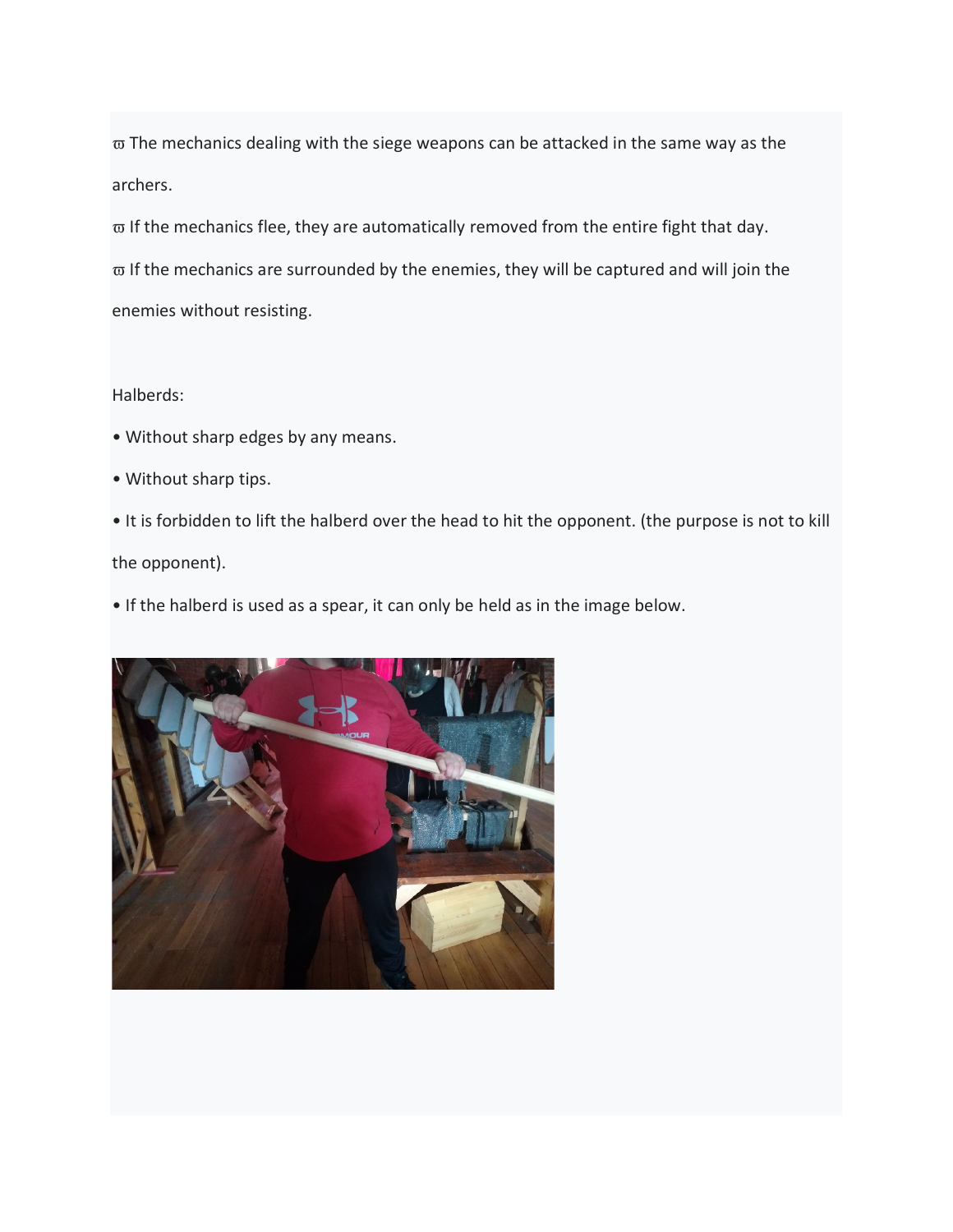## Spear:

- Without cutting edge.
- Without sharp tip.
- The tip of the spear should have a round tip like a euro coin.
- The soldier will have to hold the spear as in the image below.



- The edge of the spear can be used to hit the opponent just like a halberd.
- It is forbidden to hit the face area with the spear.
- The head shot with the spear is allowed as long as the spear is held and used as a halberd.
- You will not score if you hit the opponent in the thigh and tibia area with the spear. Please do not target those areas.